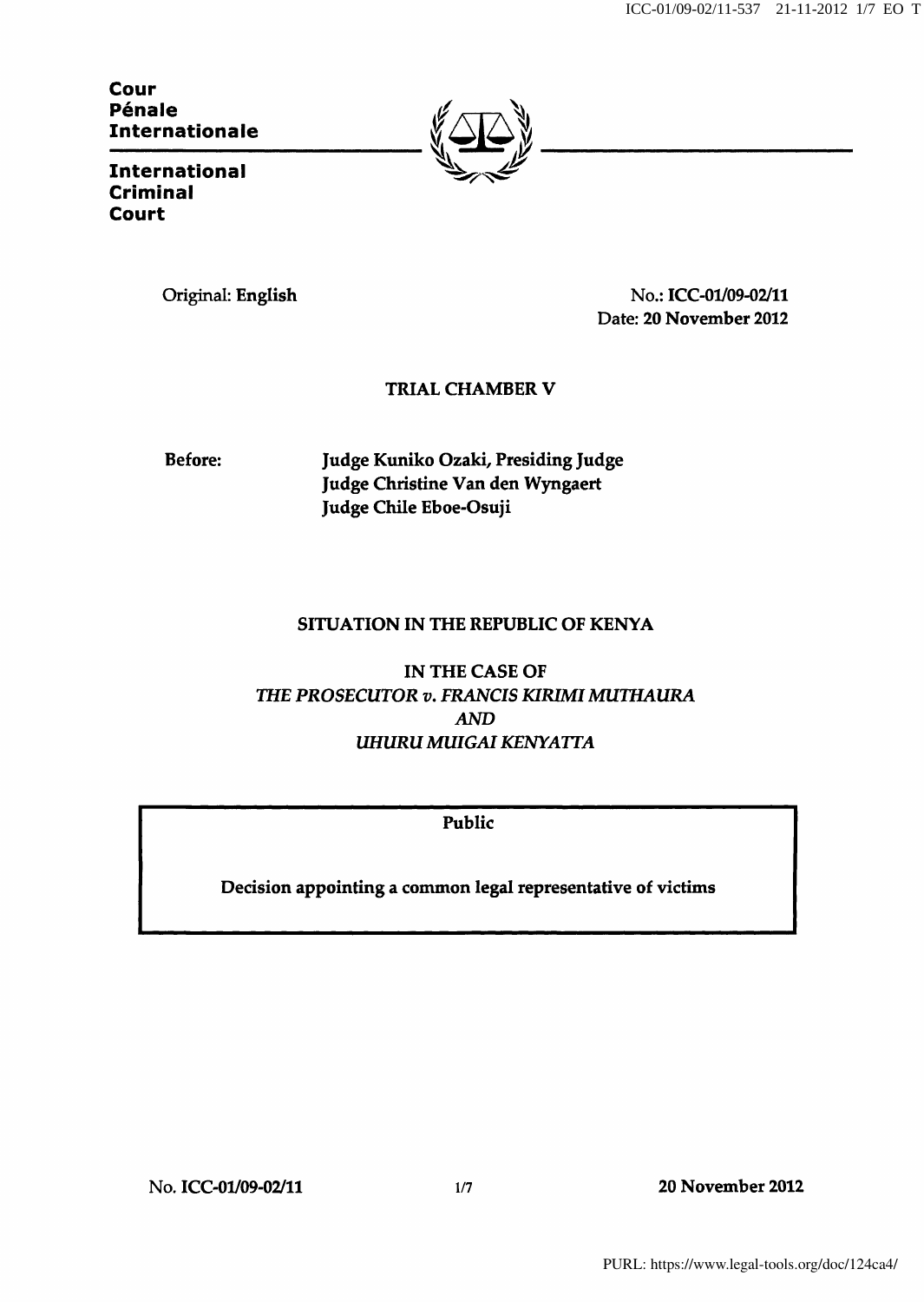Decision to be notified, in accordance with regulation 31 of the Regulations of the Court, to:

| The Office of the Prosecutor<br>Ms Fatou Bensouda<br>Ms Adesola Abedoyejo      | <b>Counsel for Francis Kirimi Muthaura</b><br>Mr Karim Khan, Mr Essa Faal,<br>Mr Kennedy Ogetto, Ms Shyamala<br>Alagendra |
|--------------------------------------------------------------------------------|---------------------------------------------------------------------------------------------------------------------------|
|                                                                                | <b>Counsel for Uhuru Muigai Kenyatta</b><br>Mr Steven Kay<br>Ms Gillian Higgins                                           |
| <b>Legal Representatives of Victims</b><br>Mr Morris Anyah<br>Mr Fergal Gaynor | <b>Legal Representatives of Applicants</b>                                                                                |
| <b>Unrepresented Victims</b>                                                   | <b>Unrepresented Applicants for</b><br><b>Participation/Reparation</b>                                                    |
| The Office of Public Counsel for<br><b>Victims</b>                             | The Office of Public Counsel for the<br><b>Defence</b>                                                                    |
| <b>States Representatives</b>                                                  | <b>Amicus Curiae</b>                                                                                                      |
| <b>REGISTRY</b>                                                                |                                                                                                                           |
| Registrar<br>Ms Silvana Arbia                                                  | <b>Deputy Registrar</b>                                                                                                   |
| <b>Victims and Witnesses Unit</b><br>Ms Maria Luisa Martinod-Jacome            | <b>Detention Section</b>                                                                                                  |
| <b>Victims Participation and Reparations</b><br><b>Section</b>                 | <b>Others</b>                                                                                                             |
| No. ICC-01/09-02/11<br>2/7                                                     | 20 November 2012                                                                                                          |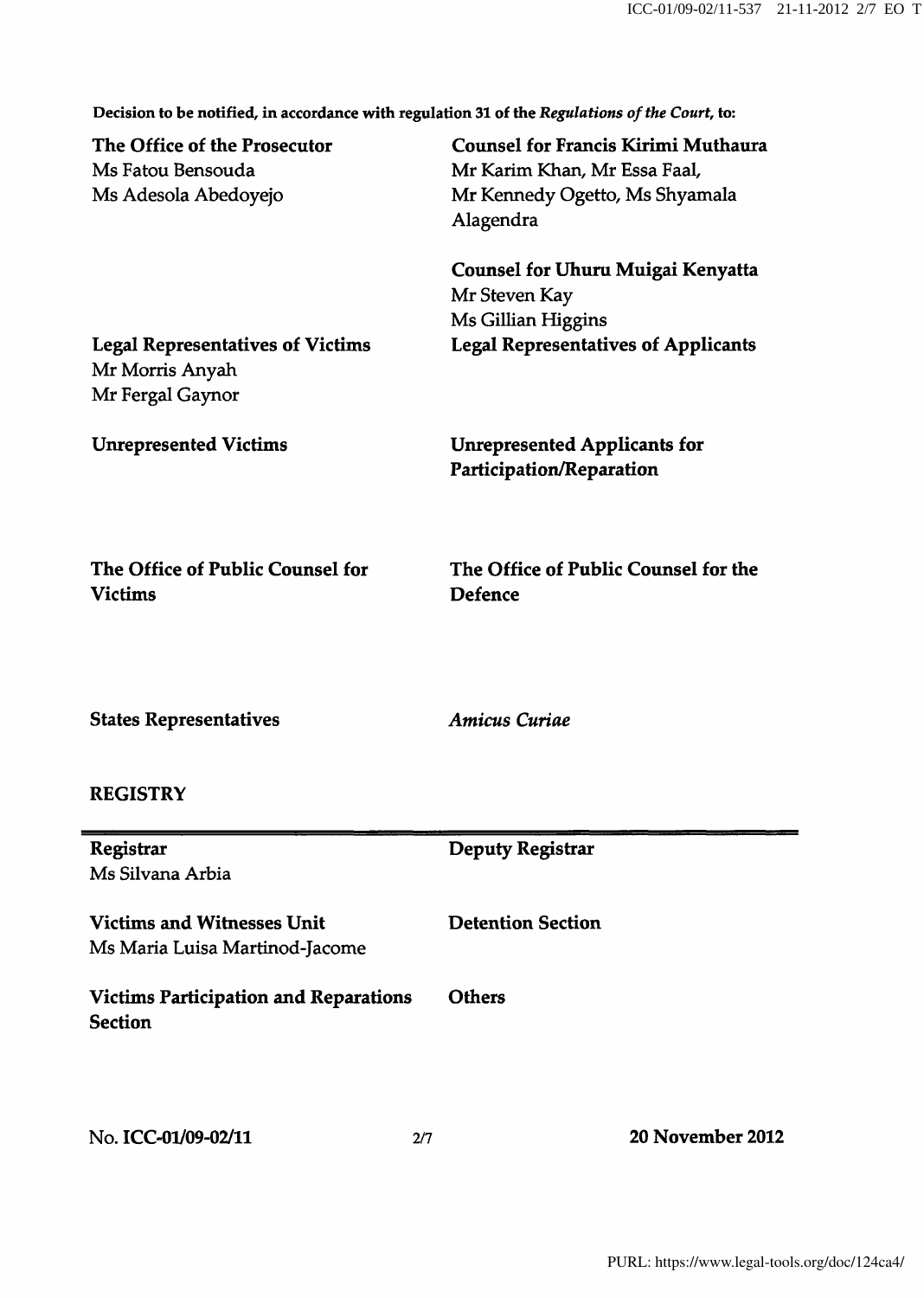Trial Chamber V ('Trial Chamber'' or "Chamber") of the International Criminal Court ("Court"), in the case of The Prosecutor v, Francis Kirimi Muthaura and Uhuru Muigai Kenyatta {"Muthaura and Kenyatta case"), pursuant to Article 68(3) of the Rome Statute ("Statute"), Rule 90 of the Rules of Procedure and Evidence ("Rules"), Regulations 67 and 80 of the Regulations of the Court ("Regulations") and Article  $17(1)(c)$  of the Code of Professional Conduct for Counsel renders the following Decision appointing a common legal representative of victims.

- 1. On 3 October 2012, the Chamber issued its Decision on victims' representation and participation ("Decision"), establishing the procedure and modalities for the representation and participation of victims in the Muthaura and Kenyatta case, setting criteria and providing guidelines to the Registry for the selection of a common legal representative for the trial phase of the case, and directing the Registry to submit a recommendation for the position of common legal representative to the Chamber within 30 days.<sup>1</sup> The Chamber also requested the Registry and the Office of Public Counsel for Victims ("OPCV") to consult and submit, within 14 days, a joint proposal on the responsibilities and effective functioning of the new system of common legal representation.<sup>2</sup>
- 2. On 17 October 2012, the Registry and the OPCV each filed separate reports with the Chamber, submitting that they were unable to reach agreement regarding the division of responsibilities and effective functioning of the common legal representation system.<sup>3</sup>

 $<sup>1</sup>$  ICC-01/09-02/11-498.</sup>

 $^{2}$  ICC-01/09-02/11-498, page 33.

<sup>&</sup>lt;sup>3</sup> OPCV's Proposal on the Division of Responsibilities and Effective Functioning of the Common Legal Representation System with public annex, 17 October 2012, ICC-01/09-02/11-507 and Registry's Proposal on the Division of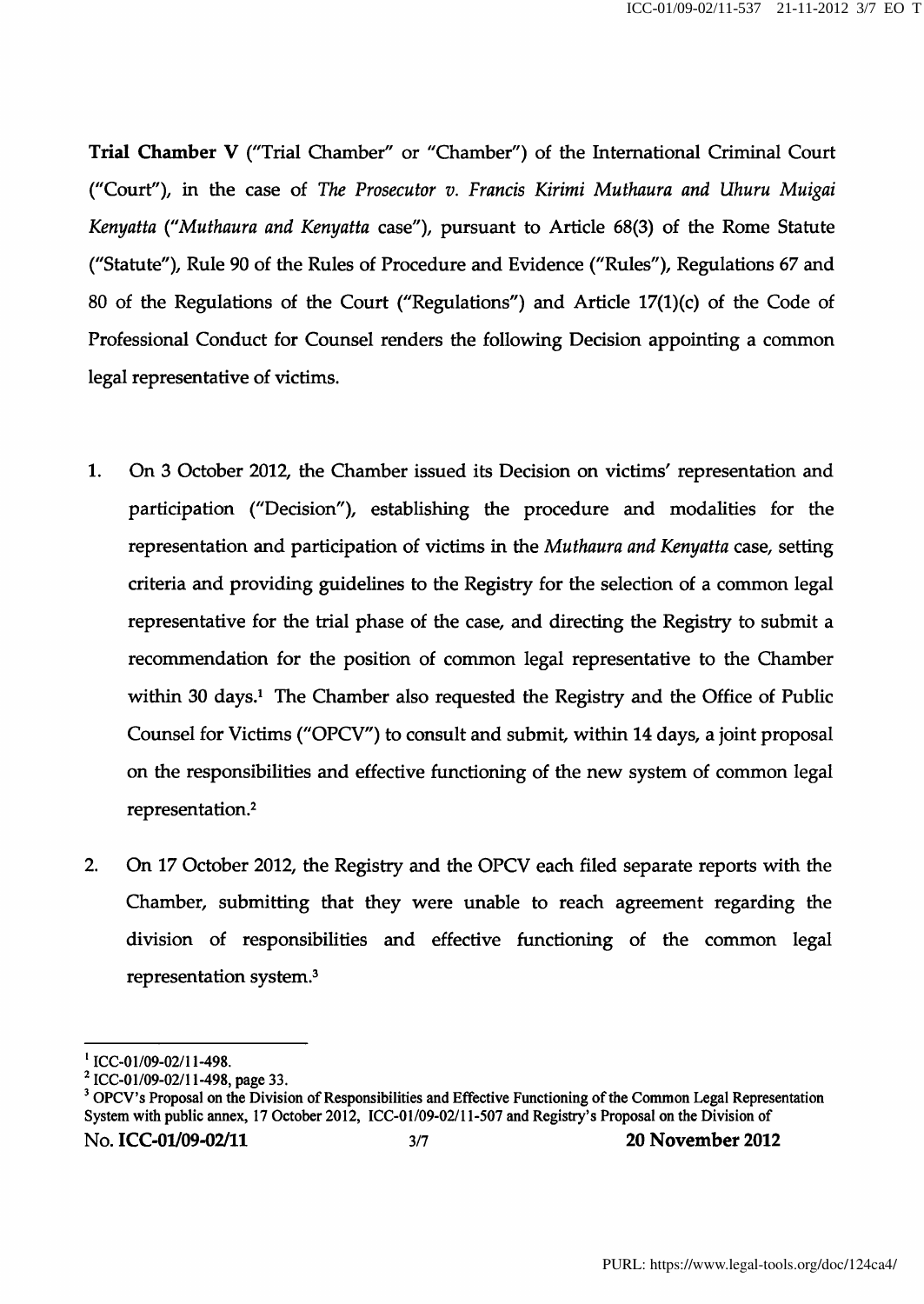- 3. On 5 November 2012, after conducting its selection process, the Registry filed its recommendation for the position of common legal representative of victims.<sup>4</sup> The Registry also reported the steps taken during the selection process in order to arrive at its recommendation, including (i) a request for expression of interest sent to all lawyers on the Registry list of counsel and to the Law Society of Kenya; (ii) an initial review of the candidates who provided the information requested; (iii) an evaluation of written answers to questions on their proposed approach to the legal representation of victims; and (iv) a telephone interview.<sup>5</sup>
- 4. The current common legal representative of victims, Mr Morris Anyah, was given the opportunity to make his views known to the Registry on whether or not he would like to be considered as a candidate to continue to act as common legal representative during the trial phase.<sup>6</sup> In response, on 11 October 2012 Mr Anyah indicated to the Registry that he was no longer able to continue as the common legal representative in the Muthaura and Kenyatta case.<sup>7</sup> The Chamber expresses its gratitude to Mr Anyah for his service to the case thus far.
- 5. The Registry's recommendation to the Chamber for the position of common legal representative during the trial phase is Mr Fergal Gaynor. The Registry states that Mr Gaynor fulfils all of the criteria set out in the Decision and is willing to maintain an ongoing presence in Kenya.<sup>8</sup> The Registry has also provided the Chamber with Mr Gaynor's curriculum vitae and expression of interest.<sup>9</sup> The Chamber notes that Mr Gaynor has direct relevant experience for the position, demonstrated by extensive

No. ICC-01/09-02/11 4/7 20 November 2012

Responsibilities and Effective Functioning of the Common Legal Representation System, 17 October 2012, ICC-01/09- 02/11-508 with confidential annexes 1 and 2 and public annexes 3 and 4.

<sup>&</sup>lt;sup>4</sup> Recommendation for the position of Common Legal Representative of victims, ICC-01/09-02/11-517 with public annex 1 and confidential ex parte annexes 2, 3 and 4.

 $\Gamma$  ICC-01/09-02/11-517, paras 1 - 13.

 $6$  ICC-01/09-02/11-517, para. 14.

<sup>^</sup> ICC-01/09-02/11-517, para. 15 and ICC-01/09-02/1 l-517-Conf-Exp-Anx2.

 $8$  ICC-01/09-02/11-517-Conf-Exp-Anx3, paras  $5-8$ .

<sup>^</sup> ICC-01/09-02/1 l-517-Conf-Exp-Anx4.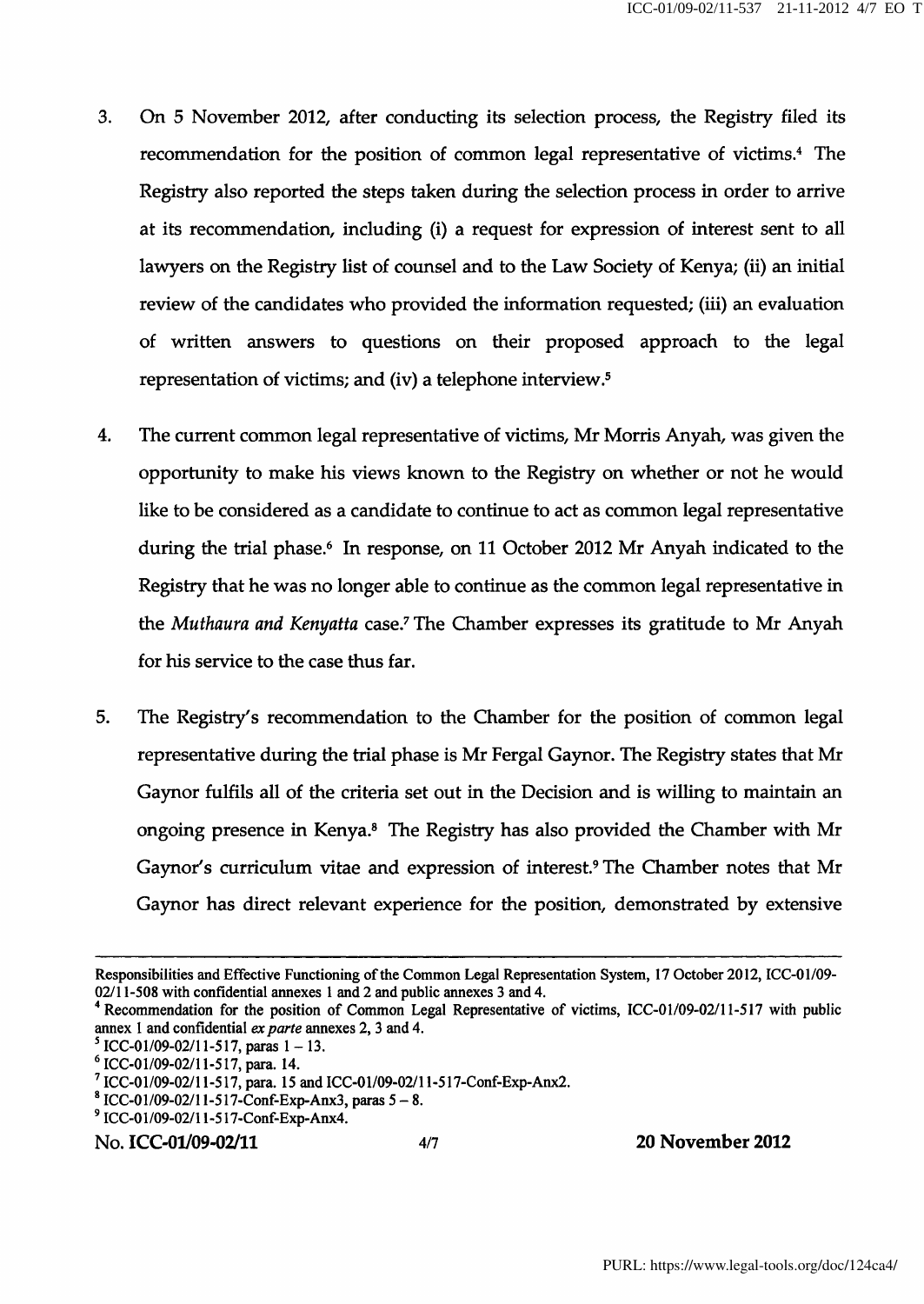previous experience in criminal litigation, and appears to possess both a genuine interest in ensuring meaningful victims' participation and a willingness to work effectively with the OPCV in the new common legal representation established by the Chamber in its Decision.<sup>10</sup>

- 6. On the basis of the criteria identified by the Chamber in its Decision and upon evaluation of the personal information and professional skills of Mr Gaynor, the Chamber hereby decides to appoint Mr Fergal Gaynor as common legal representative of all victims in the Muthaura and Kenyatta case.
- 7. With respect to the assistance to be provided by the OPCV to the common legal representative, it is the Chamber's view that victims should benefit from the highestquality representation that is possible in the circumstances - both generally and in the courtroom. It is that consideration that primarily guides the Chamber's appointment of common legal representative for victims. It is neither the Chamber's desire nor intent to appoint such counsel and yet prevent him or her from representing victims in the manner warranted by their best interests, including making such appearances in the courtroom that are necessary in the circumstances. But the representation of the best interest of the victims will in many cases require that the common legal representative be in the field attending to the best interests of victims, while court proceedings are in progress. In such situations, it will be necessary for the common legal representative to be represented by members of the OPCV. The Chamber observes that the Registry appears to have interpreted the Decision to require the OPCV to provide staff fulfilling the qualifications of "counsel" within the meaning of Regulation 67 of the Regulations.<sup>11</sup> The Chamber notes that, according to the Decision, the OPCV "will be acting on behalf of the Common Legal Representative when

```
No. ICC-01/09-02/11 5/7 20 November 2012
```
<sup>&</sup>lt;sup>10</sup> ICC-01/09-02/11-517-Conf-Exp-Anx3, paras  $5-8$ .

<sup>&</sup>lt;sup>11</sup> ICC-01/09-02/11-508, paras  $12 - 20$ .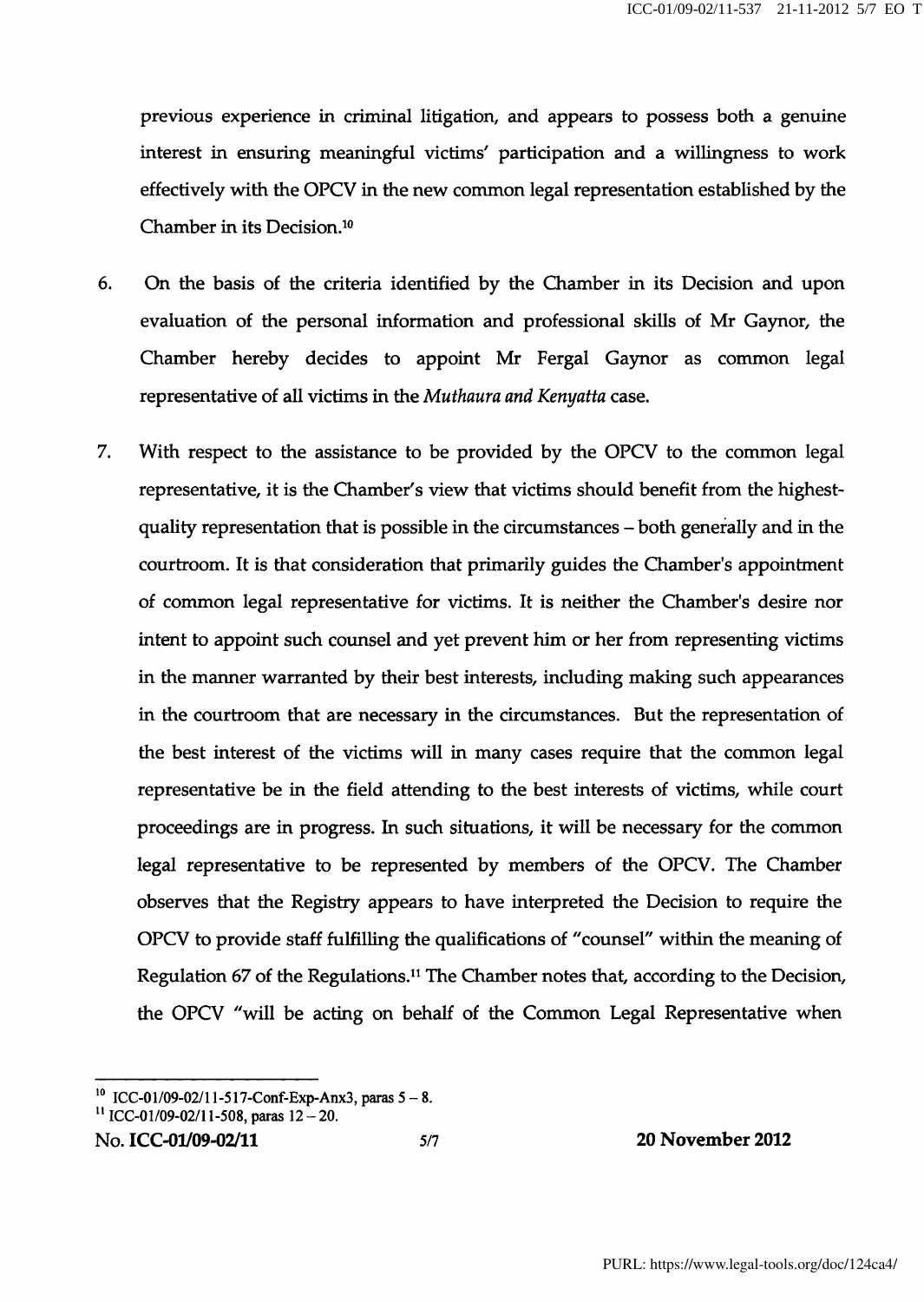appearing before the Chamber".<sup>12</sup> Equally, the Chamber recalls that the Decision provides for the common legal representative to appear in person upon request and at critical junctures involving victims' interests.<sup>13</sup> As such, the Chamber is of the view that although the representative or representatives of the OPCV acting on behalf of the common legal representative in Court should have significant relevant courtroom experience, the representative or representatives of the OPCV need not fulfil the requirements of "counsel" within the meaning of Regulation 67 of the Regulations. Instead, at a minimum, they should fulfil the requirements for assistant counsel under Regulation 68 of the Regulations and Regulation 124 of the Regulations of the Registry.<sup>14</sup> In such instances, the rule of 10-year post qualification standing prescribed in Regulation 67 should not operate to prevent any OPCV staff member from appearing on behalf of the common legal representative any more than the 10-year rule stands in the way of any counsel appearing to represent the Prosecutor or the lead Defence Counsel in a case.

8. In order to ensure the effective functioning of the common legal representation system, the common legal representative and the OPCV are directed to undertake discussions regarding their cooperation.

## FOR THE FOREGOING REASONS, THE CHAMBER HEREBY

TERMINATES Mr Anyah's appointment as common legal representative of victims in the Muthaura and Kenyatta case;

APPOINTS Mr Fergal Gaynor as common legal representative of victims in the Muthaura and Kenyatta case;

No. ICC-01/09-02/11 6/7 20 November 2012

 $^{12}$  ICC-01/09-02/11-498, para. 43.

<sup>&</sup>lt;sup>13</sup> ICC-01/09-02/11-498, para.70.

<sup>&</sup>lt;sup>14</sup> See ICC-01/09-02/11-507, paras 18 - 19.